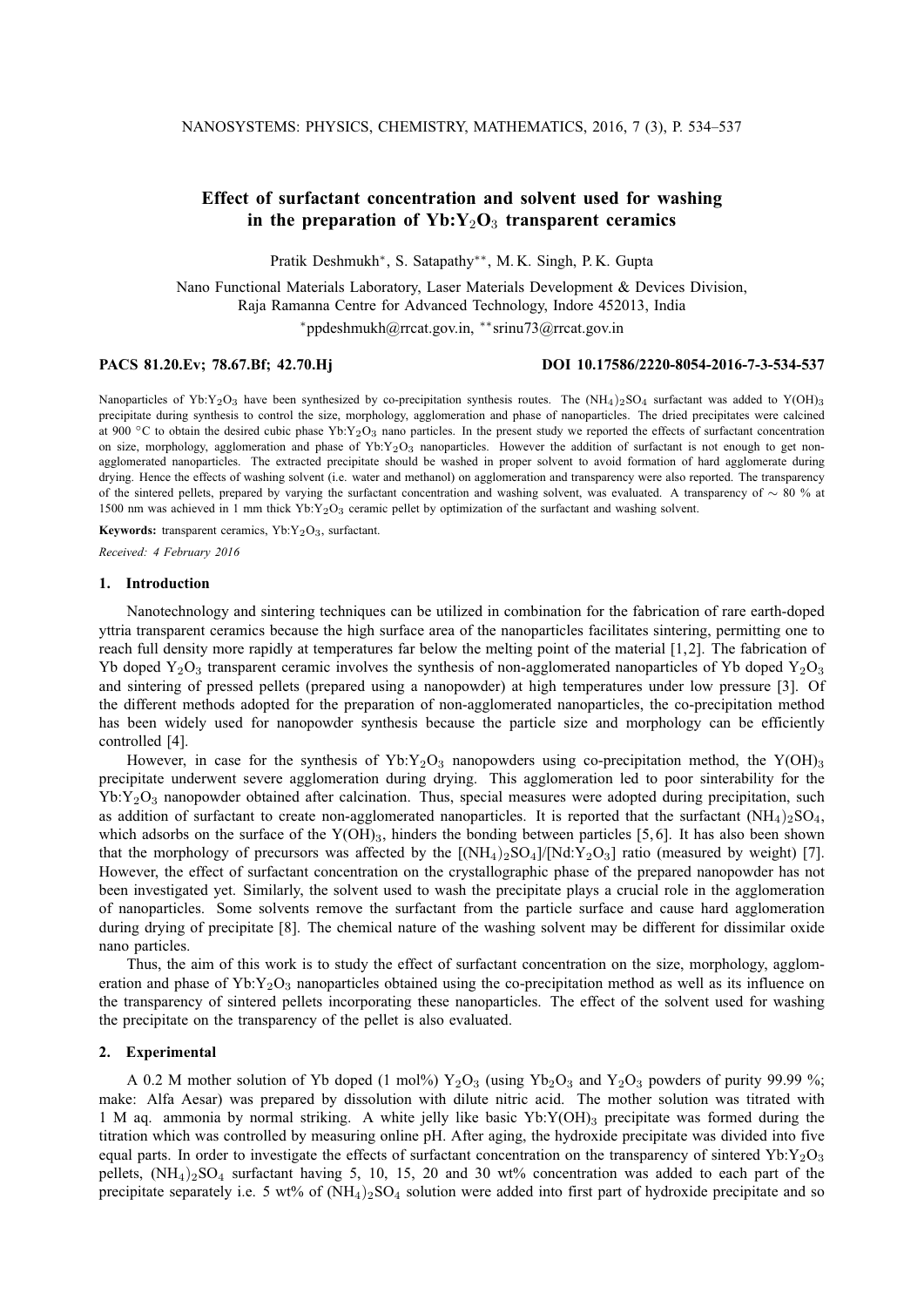on. Then, the samples were washed using methanol and dried in an oven. Calcination was performed at 900 ◦C for 4 h in air. Then, the calcined powders were pressed under a pressure of 150 MPa using a uniaxial press. To show only the effect of morphology and particle size distribution on pellet's transparency, a cold isostatic press (CIP) was not used for pellet pressing. The pellets were sintered at 1750 ℃ for 5 h using a high temperature high vacuum furnace with a tungsten mesh heating element (Hind High Vacuum High Temperature Furnace, Hind High Vac. Co (P). Ltd., Bangalore). Finally, the pellets were polished using 300 nm alumina powders. Phase identifications of the Yb (1 mol%): $Y_2O_3$  nanopowders prepared using different surfactant concentrations were performed using X-ray diffractometry (XRD) (Cu-K $\alpha$ , Rigaku) and morphology was observed by field emission scanning electron microscope (FESEM, Zeiss).

#### **3. Results and discussion**

X-ray diffraction (XRD) patterns of Yb(1 mol%):  $Y_2O_3$  powders prepared using different surfactant concentrations are shown Fig. 1. The XRD patterns of these powders are in good agreement with that of  $Y_2O_3$  (Standard JCPDS, Card no. 41-1105) crystal [9, 10]. The results revealed that the precursor transformed to cubic phase of Y<sub>2</sub>O<sub>3</sub> crystals after calcination at 900 °C for 5 wt% and 10 wt% of surfactant concentration but for 15 wt% and above surfactant concentrations, it transforms to a mixed phase i.e. combination of cubic and monoclinic phase  $Y_2O_3$  crystal. The reflection from the monoclinic phase (space group C2/m) ( $Y_2O_3$ : PDF 44-0399) appeared in the diffraction patterns for 15, 20 and 30 wt% surfactant concentration as shown in Fig. 1 [10].



FIG. 1. X-ray diffraction patterns of Yb (1 mol%): $Y_2O_3$  nanopowders prepared using different surfactant concentrations: (a) 5 wt%, (b) 10 wt%, (c) 15 wt%, (d) 20 wt % and (e) 30 wt%

Scanning electron micrographs of Yb (1 mol%): $Y_2O_3$  powder prepared using different surfactant concentrations are shown in Fig. 2. The morphologies of the Yb  $(1 \text{ mol\%})$ :  $Y_2O_3$  nanoparticles are nearly spherical and are unchanged with variation in surfactant concentration. The existence of  $SO_4^{2-}$  on the surface of yttrium hydroxide precursors at comparatively high temperature inhibits volume diffusion and/or grain boundary diffusion, and then particle growth proceeds by surface diffusion or evaporation-condensation, which results in collapse of agglomerates into well-dispersed nanopowders [12].

Photographs of sintered pellets of Yb (1 mol%): $Y_2O_3$  prepared using different surfactant concentrations i.e. (a) 5 wt%, (b) 10 wt%, (c) 15 wt%, (d) 20 wt% and (e) 30 wt% are shown in Fig. 3. As is clearly visible, the transparency of the sample (a) and (b) is so good, as to allow the easy reading of the underlying print, however, the transparency does seem to be decreased at higher surfactant concentrations. This may be due the transformation of the phase from cubic to a mixed one (as evident from Fig. 1).

Figure 4 shows the photograph of sintered pellet of Yb (1 mol%):  $Y_2O_3$  prepared by using 5 wt% concentration of surfactant and water as the washing solvent. The simple change in washing solvent from methanol to water during synthesis would appear to lead to a drastic decrease in the transparency of the sintered Yb (1 mol%): $Y_2O_3$ pellet. This is due to the formation of high strength agglomerates after washing with the liquid having higher surface tension like water (greater than methanol) [13].

Using the above experimental conditions, we have successfully fabricated highly transparent Yb (1 mol%): Y<sub>2</sub>O<sub>3</sub> ceramics pellets (transparency  $\sim 80$  % in visible-IR region without considering Fresnel's reflection).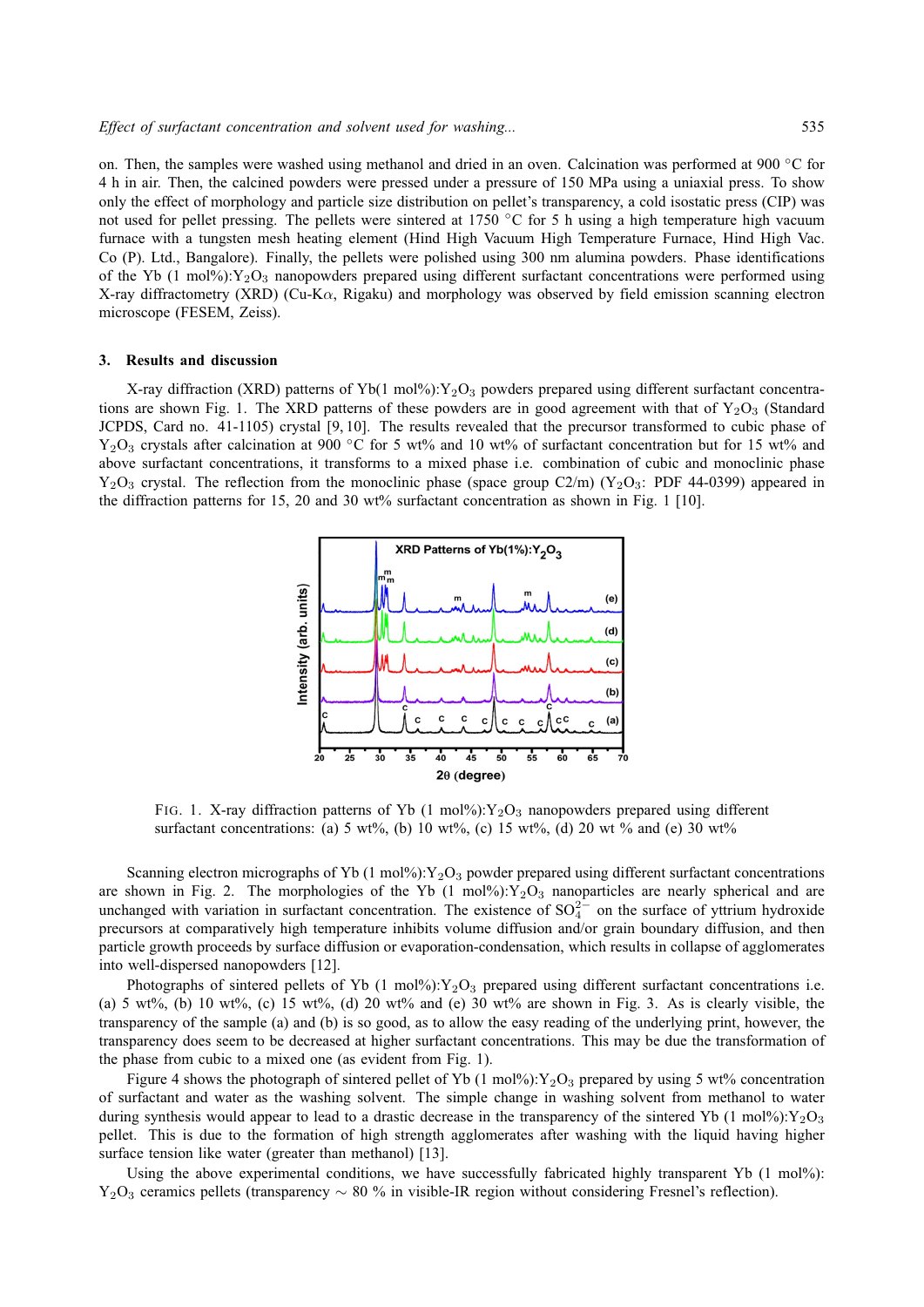

FIG. 2. FESEM images of Yb  $(1 \text{ mol\%})$ : Y<sub>2</sub>O<sub>3</sub> nano powders prepared using different surfactant concentrations: (a) 5 wt%, (b) 10 wt%, (c) 15 wt%, (d) 20 wt% and (e) 30 wt%



FIG. 3. Photograph of sintered pellets of Yb(1 mol%):  $Y_2O_3$  prepared using different surfactant concentrations: (a) 5 wt%, (b) 10 wt%, (c) 15 wt%, (d) 20 wt% and (e) 30 wt%



FIG. 4. Photograph of sintered pellet of Yb(1 mol%):  $Y_2O_3$  prepared using 5 wt% of surfactant concentration and water as the washing solvent